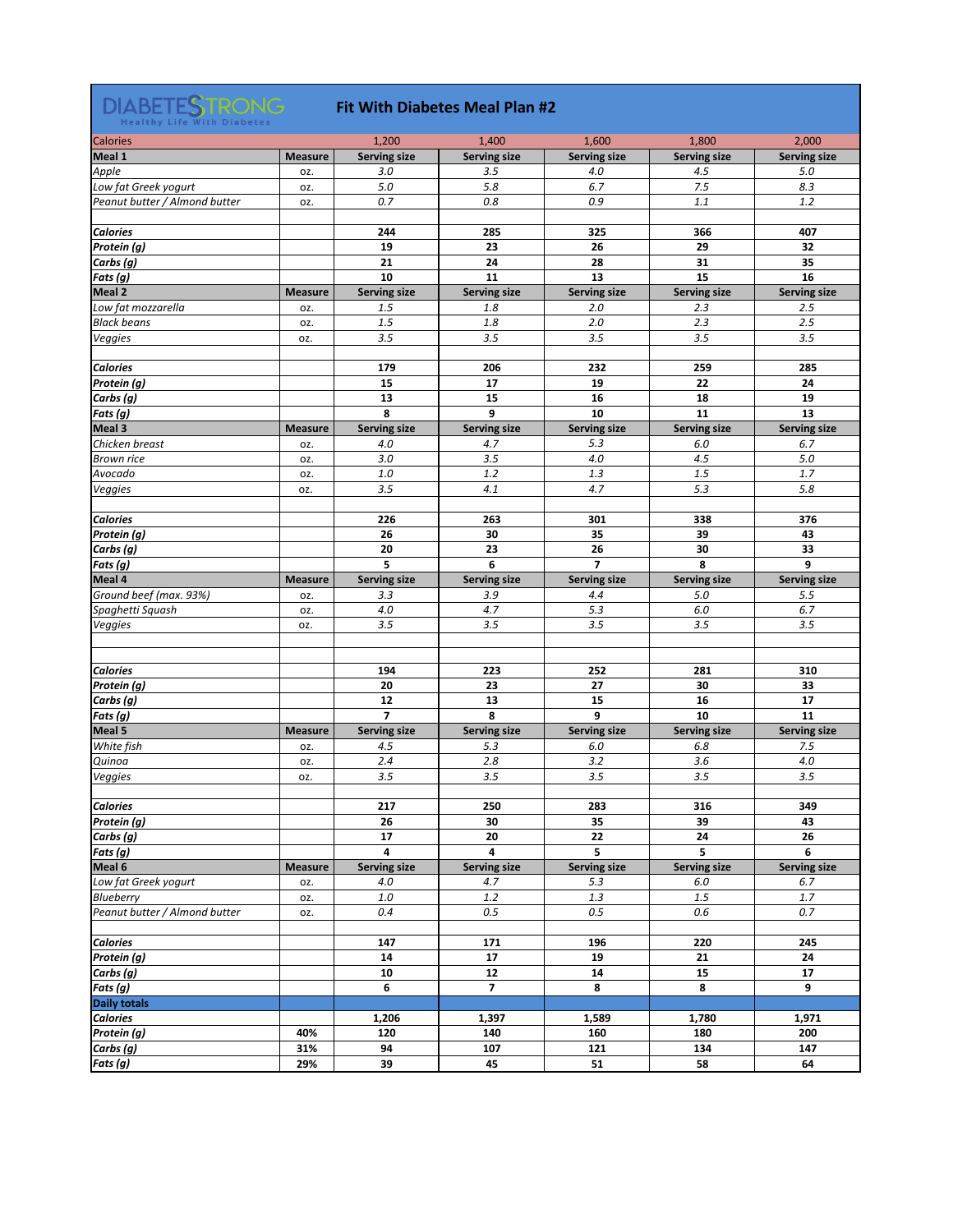

#### **Fit With Diabetes Meal Plan #2**

| <b>Calories</b>               |                | 1,200               | 1,400                   | 1,600                      | 1,800               | 2,000               |
|-------------------------------|----------------|---------------------|-------------------------|----------------------------|---------------------|---------------------|
| Meal 1                        | <b>Measure</b> | <b>Serving size</b> | <b>Serving size</b>     | <b>Serving size</b>        | <b>Serving size</b> | <b>Serving size</b> |
| Apple                         | g              | 86                  | 100                     | 114                        | 128                 | 143                 |
| Low fat Greek yogurt          | g              | 143                 | 166                     | 190                        | 214                 | 238                 |
| Peanut butter / Almond butter | g              | 20                  | 23                      | 27                         | 30                  | 33                  |
|                               |                |                     |                         |                            |                     |                     |
| <b>Calories</b>               |                | 244                 | 285                     | 325                        | 366                 | 407                 |
| Protein (g)                   |                | 19                  | 23                      | 26                         | 29                  | 32                  |
| Carbs (g)                     |                | 21                  | 24                      | 28                         | 31                  | 35                  |
| Fats (g)                      |                | 10                  | 11                      | 13                         | 15                  | 16                  |
| <b>Meal 2</b>                 | <b>Measure</b> |                     |                         |                            |                     |                     |
|                               |                | <b>Serving size</b> | <b>Serving size</b>     | <b>Serving size</b>        | <b>Serving size</b> | <b>Serving size</b> |
| Low fat mozzarella            | g              | 43                  | 50                      | 57                         | 64                  | 71                  |
| <b>Black beans</b>            | g              | 43                  | 50                      | 57                         | 64                  | 71                  |
| Veggies                       | g              | 100                 | 100                     | 100                        | 100                 | 100                 |
|                               |                |                     |                         |                            |                     |                     |
| <b>Calories</b>               |                | 179                 | 206                     | 232                        | 259                 | 285                 |
| <b>Protein</b> (g)            |                | 15                  | 17                      | 19                         | 22                  | 24                  |
| Carbs (g)                     |                | 13                  | 15                      | 16                         | 18                  | 19                  |
| Fats (g)                      |                | 8                   | 9                       | 10                         | 11                  | 13                  |
| Meal 3                        | <b>Measure</b> | <b>Serving size</b> | <b>Serving size</b>     | <b>Serving size</b>        | <b>Serving size</b> | <b>Serving size</b> |
| Chicken breast                | g              | 114                 | 133                     | 152                        | 171                 | 190                 |
| <b>Brown rice</b>             | g              | 86                  | 100                     | 114                        | 128                 | 143                 |
| Avocado                       | g              | 28.5                | 33.3                    | 38.0                       | 42.8                | 47.5                |
| Veggies                       | g              | 100                 | 116                     | 133                        | 150                 | 166                 |
|                               |                |                     |                         |                            |                     |                     |
| <b>Calories</b>               |                | 226                 | 263                     | 301                        | 338                 | 376                 |
| Protein (g)                   |                | 26                  | 30                      | 35                         | 39                  | 43                  |
| Carbs (g)                     |                | 20                  | 23                      | 26                         | 30                  | 33                  |
| Fats (g)                      |                | 5                   | 6                       | $\overline{\mathbf{z}}$    | 8                   | 9                   |
| Meal 4                        | <b>Measure</b> | <b>Serving size</b> | <b>Serving size</b>     |                            | <b>Serving size</b> | <b>Serving size</b> |
|                               |                | 94                  | 110                     | <b>Serving size</b><br>125 | 141                 | 157                 |
| Ground beef (max. 93%)        | g              |                     |                         |                            |                     |                     |
| Spaghetti Squash              | g              | 114                 | 133                     | 152                        | 171                 | 190                 |
| Veggies                       | g              | 100                 | 100                     | 100                        | 100                 | 100                 |
|                               |                |                     |                         |                            |                     |                     |
|                               |                |                     |                         |                            |                     |                     |
| <b>Calories</b>               |                | 194                 | 223                     | 252                        | 281                 | 310                 |
| Protein (g)                   |                | 20                  | 23                      | 27                         | 30                  | 33                  |
| Carbs (g)                     |                | 12                  | 13                      | 15                         | 16                  | 17                  |
| Fats (g)                      |                | $\overline{7}$      | 8                       | 9                          | 10                  | 11                  |
| Meal 5                        | <b>Measure</b> | <b>Serving size</b> | <b>Serving size</b>     | <b>Serving size</b>        | <b>Serving size</b> | <b>Serving size</b> |
| White fish                    | g              | 128                 | 150                     | 171                        | 192                 | 214                 |
| Quinoa                        | g              | 68                  | 80                      | 91                         | 103                 | 114                 |
| Veggies                       | g              | 100                 | 100                     | 100                        | 100                 | 100                 |
|                               |                |                     |                         |                            |                     |                     |
| <b>Calories</b>               |                | 217                 | 250                     | 283                        | 316                 | 349                 |
| Protein (g)                   |                | 26                  | 30                      | 35                         | 39                  | 43                  |
| Carbs (g)                     |                | 17                  | 20                      | 22                         | 24                  | 26                  |
| Fats (g)                      |                | 4                   | $\overline{\mathbf{4}}$ | 5                          | 5                   | 6                   |
| Meal 6                        | <b>Measure</b> | <b>Serving size</b> | <b>Serving size</b>     | <b>Serving size</b>        | <b>Serving size</b> | <b>Serving size</b> |
| Low fat Greek yogurt          | g              | 114                 | 133                     | 152                        | 171                 | 190                 |
| Blueberry                     |                | 29                  | 33                      | 38                         | 43                  | 48                  |
| Peanut butter / Almond butter | g<br>g         | 11                  | 13                      | 15                         | 17                  | 19                  |
|                               |                |                     |                         |                            |                     |                     |
|                               |                |                     |                         |                            |                     |                     |
| <b>Calories</b>               |                | 147                 | 171                     | 196                        | 220                 | 245                 |
| Protein (g)                   |                | 14                  | 17                      | 19                         | 21                  | 24                  |
| Carbs (g)                     |                | 10                  | 12                      | 14                         | 15                  | 17                  |
| <b>Fats</b> (g)               |                | 6                   | $\overline{7}$          | 8                          | 8                   | 9                   |
| <b>Daily totals</b>           |                |                     |                         |                            |                     |                     |
| <b>Calories</b>               |                | 1,206               | 1,397                   | 1,589                      | 1,780               | 1,971               |
| <b>Protein</b> (g)            | 40%            | 120                 | 140                     | 160                        | 180                 | 200                 |
| Carbs (g)                     | 31%            | 94                  | 107                     | 121                        | 134                 | 147                 |
| <b>Fats</b> (g)               | 29%            | 39                  | 45                      | 51                         | 58                  | 64                  |